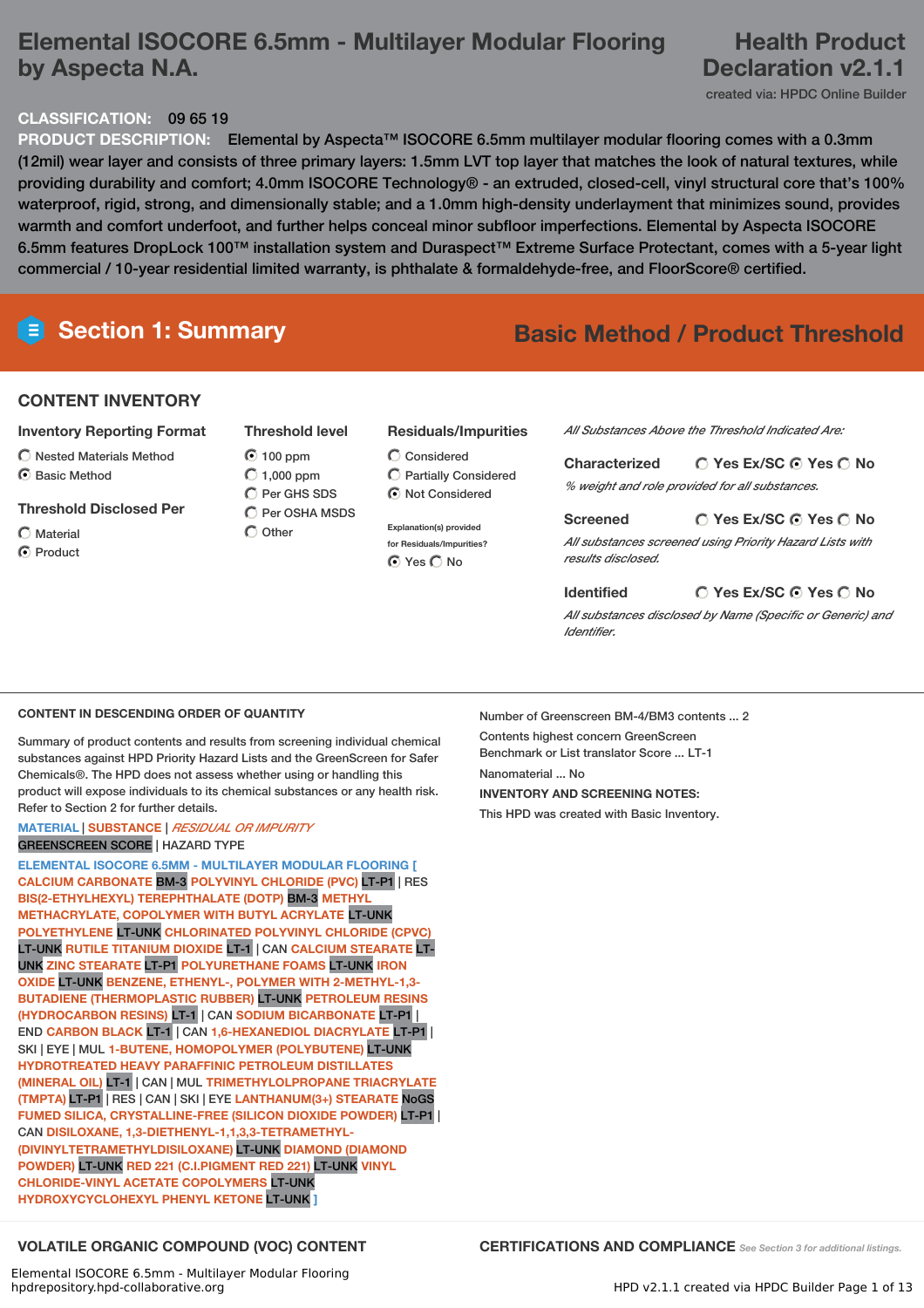## **CONSISTENCY WITH OTHER PROGRAMS**

Pre-checked for LEED v4 Material Ingredients, Option 1

Third Party Verified?

Yes  $\odot$  No

PREPARER: Self-Prepared VERIFIER: VERIFICATION #:

SCREENING DATE: 2019-04-05 PUBLISHED DATE: 2019-04-05 EXPIRY DATE: 2022-04-05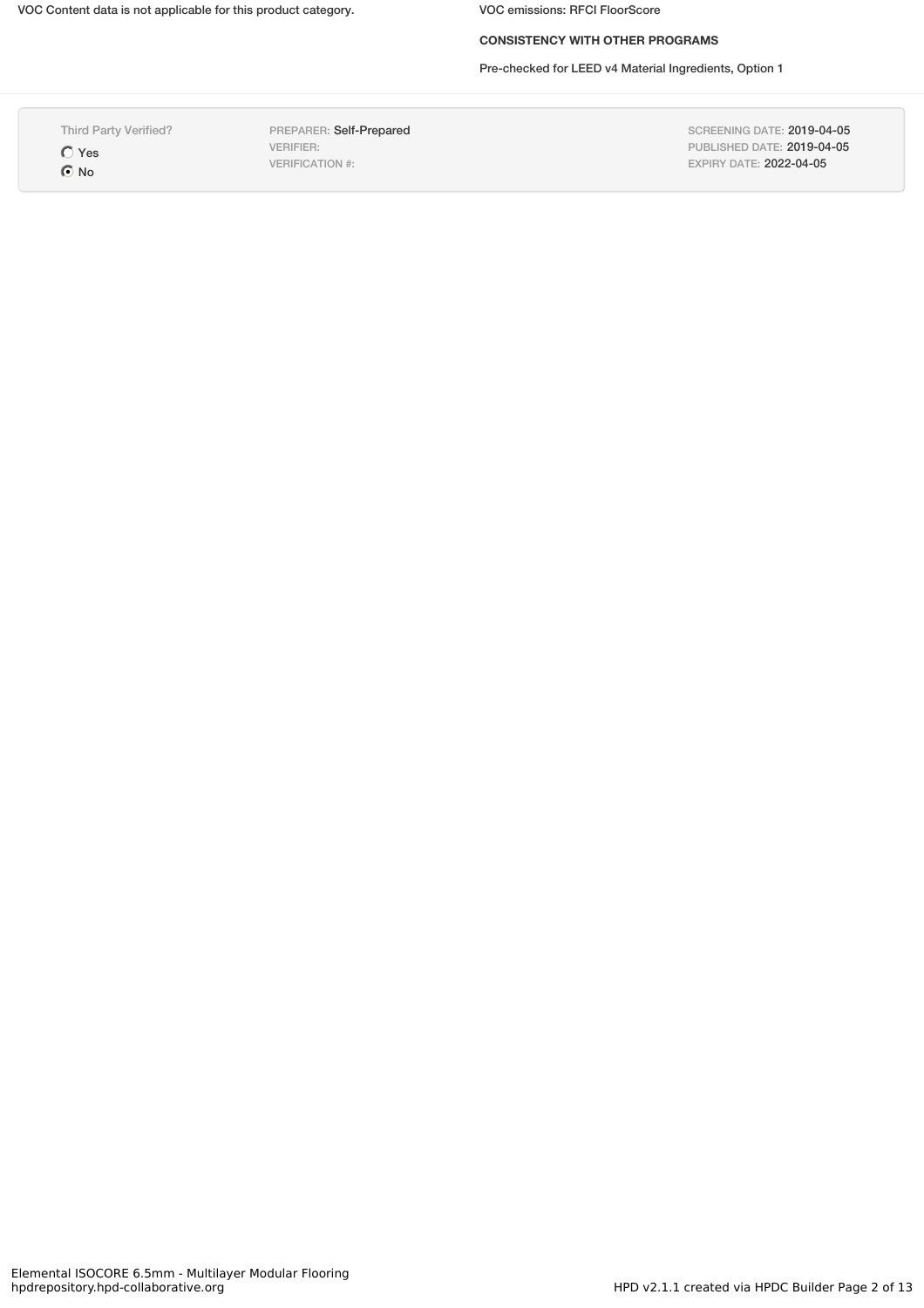This section lists contents in a product based on specific threshold(s) and reports detailed health information including hazards. This *HPD uses the inventory method indicated above, which is one of three possible methods:*

- *Basic Inventory method with Product-level threshold.*
- *Nested Material Inventory method with Product-level threshold*
- *Nested Material Inventory method with individual Material-level thresholds*

Definitions and requirements for the three inventory methods and requirements for each data field can be found in the HPD Open *Standard version 2.1, available on the HPDC website at: [www.hpd-collaborative.org/hpd-2-1-standard](http://www.hpd-collaborative.org/hpd-2-1-standard)*

## **ELEMENTAL ISOCORE 6.5MM - MULTILAYER MODULAR FLOORING**

PRODUCT THRESHOLD: 100 ppm **RESIDUALS AND IMPURITIES CONSIDERED:** No

RESIDUALS AND IMPURITIES NOTES: While Elemental by Aspecta™ ISOCORE 6.5mm does not meet the qualifications for "Residuals & Impurities - Considered" per HPDC's Emerging Best Practices , we have: 1) disclosed all known, intentionally-added ingredients; 2) tested this product to ensure it is free of red list heavy metals, phthalate-free, formaldehyde-free, complies with REACH SVHC, and meets VOC emissions/indoor air quality requirements per FloorScore® / California Section 01350.

OTHER PRODUCT NOTES: All known, intentionally-added ingredients of Elemental by Aspecta ISOCORE 6.5mm are disclosed in this HPD.

| <b>CALCIUM CARBONATE</b>               |                                                                |                 |                                     | ID: 471-34-1  |  |
|----------------------------------------|----------------------------------------------------------------|-----------------|-------------------------------------|---------------|--|
|                                        | HAZARD SCREENING METHOD: Pharos Chemical and Materials Library |                 | HAZARD SCREENING DATE: 2019-04-05   |               |  |
| %: 47.3443 - 49.9842                   | GS: BM-3                                                       | RC: None        | ROLE: Filler<br>NANO: No            |               |  |
| <b>HAZARD TYPE</b>                     | <b>AGENCY AND LIST TITLES</b>                                  | WARNINGS        |                                     |               |  |
|                                        | No hazards found                                               |                 |                                     |               |  |
| <b>SUBSTANCE NOTES:</b>                |                                                                |                 |                                     |               |  |
|                                        |                                                                |                 |                                     |               |  |
| <b>POLYVINYL CHLORIDE (PVC)</b>        |                                                                |                 |                                     | ID: 9002-86-2 |  |
|                                        | HAZARD SCREENING METHOD: Pharos Chemical and Materials Library |                 | HAZARD SCREENING DATE: 2019-04-05   |               |  |
| %: 37.4636 - 40.7097                   | GS: LT-P1                                                      | RC: None        | NANO: No                            | ROLE: Polymer |  |
| <b>HAZARD TYPE</b>                     | AGENCY AND LIST TITLES                                         | <b>WARNINGS</b> |                                     |               |  |
| <b>RESPIRATORY</b>                     | <b>AOEC - Asthmagens</b>                                       |                 | Asthmagen (Rs) - sensitizer-induced |               |  |
| <b>SUBSTANCE NOTES:</b>                |                                                                |                 |                                     |               |  |
| BIS(2-ETHYLHEXYL) TEREPHTHALATE (DOTP) |                                                                |                 |                                     | ID: 6422-86-2 |  |
|                                        | HAZARD SCREENING METHOD: Pharos Chemical and Materials Library |                 | HAZARD SCREENING DATE: 2019-04-05   |               |  |
|                                        |                                                                |                 |                                     |               |  |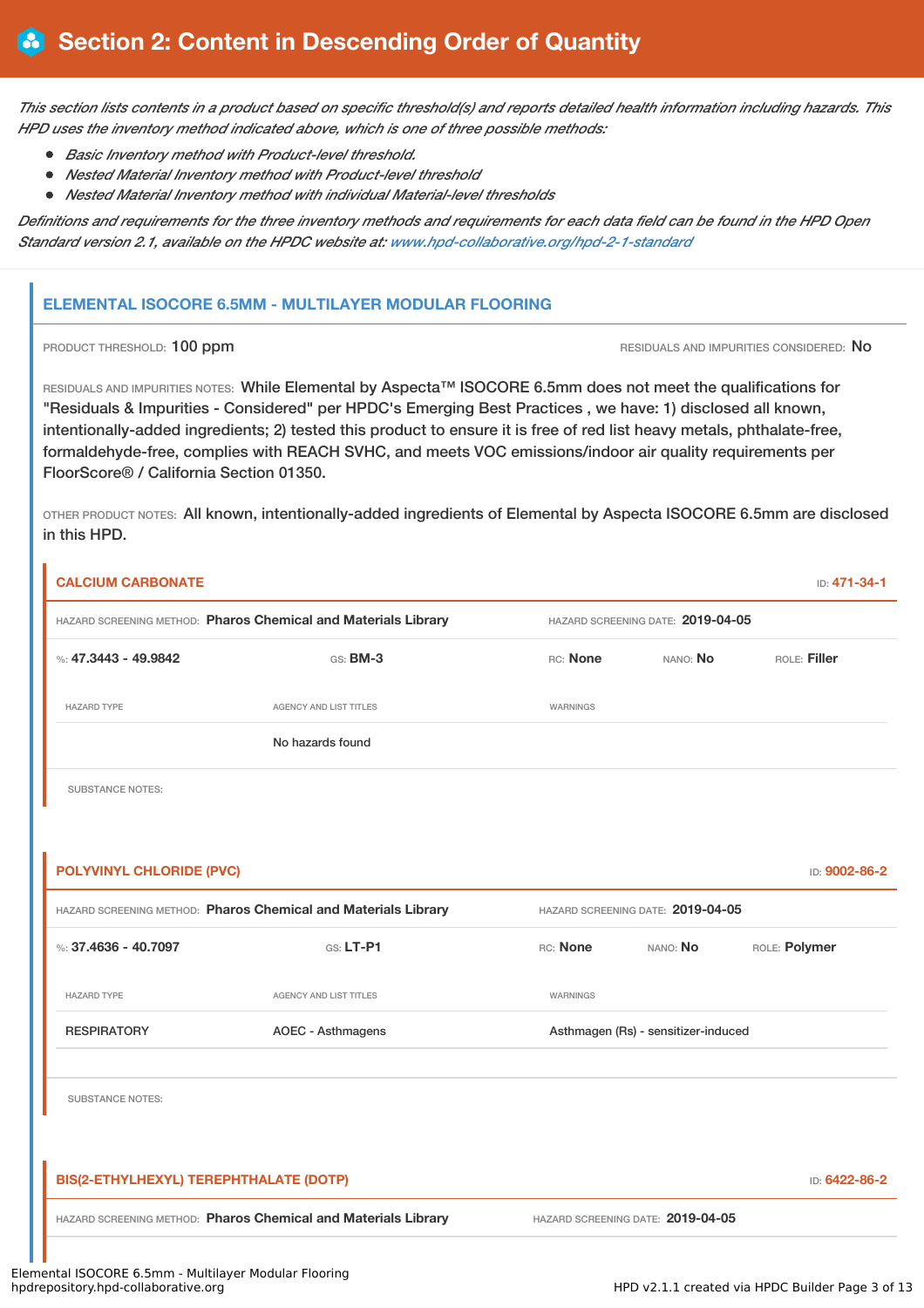| %: $2.5086 - 2.7941$ | GS: BM-3                                                                                                                                                                                                                                                            | RC: None | NANO: No                          | <b>BOLE: Plasticizer</b> |
|----------------------|---------------------------------------------------------------------------------------------------------------------------------------------------------------------------------------------------------------------------------------------------------------------|----------|-----------------------------------|--------------------------|
| <b>HAZARD TYPE</b>   | <b>AGENCY AND LIST TITLES</b>                                                                                                                                                                                                                                       | WARNINGS |                                   |                          |
|                      | No hazards found                                                                                                                                                                                                                                                    |          |                                   |                          |
|                      | SUBSTANCE NOTES: Also known as Dioctyl terephthalate, or DOTP, this plasticizer has undergone a full toxicological screening through<br>GreenScreen and achieved a Benchmark 3 out of a possible 4, whereas phthalate plasticizers typically achieve a Benchmark 1. |          |                                   |                          |
|                      |                                                                                                                                                                                                                                                                     |          |                                   |                          |
|                      |                                                                                                                                                                                                                                                                     |          |                                   |                          |
|                      |                                                                                                                                                                                                                                                                     |          |                                   |                          |
|                      | METHYL METHACRYLATE, COPOLYMER WITH BUTYL ACRYLATE                                                                                                                                                                                                                  |          |                                   | ID: 25852-37-3           |
|                      | HAZARD SCREENING METHOD: Pharos Chemical and Materials Library                                                                                                                                                                                                      |          | HAZARD SCREENING DATE: 2019-04-05 |                          |
| %: $1.8857 - 2.4919$ | GS: LT-UNK                                                                                                                                                                                                                                                          | RC: None | NANO: <b>No</b>                   | ROLE: Modifier           |
| <b>HAZARD TYPE</b>   | <b>AGENCY AND LIST TITLES</b>                                                                                                                                                                                                                                       | WARNINGS |                                   |                          |
|                      | No hazards found                                                                                                                                                                                                                                                    |          |                                   |                          |

SUBSTANCE NOTES:

| <b>POLYETHYLENE</b>                                            |                               |                                   |          | ID: 9002-88-4 |
|----------------------------------------------------------------|-------------------------------|-----------------------------------|----------|---------------|
| HAZARD SCREENING METHOD: Pharos Chemical and Materials Library |                               | HAZARD SCREENING DATE: 2019-04-05 |          |               |
| %: 1.7484 - 1.7484                                             | GS: LT-UNK                    | RC: None                          | NANO: No | ROLE: Polymer |
| <b>HAZARD TYPE</b>                                             | <b>AGENCY AND LIST TITLES</b> | WARNINGS                          |          |               |
|                                                                | No hazards found              |                                   |          |               |
|                                                                |                               |                                   |          |               |

SUBSTANCE NOTES:

| <b>CHLORINATED POLYVINYL CHLORIDE (CPVC)</b><br>ID: 68648-82-8 |                                                                |          |                                   |               |
|----------------------------------------------------------------|----------------------------------------------------------------|----------|-----------------------------------|---------------|
|                                                                | HAZARD SCREENING METHOD: Pharos Chemical and Materials Library |          | HAZARD SCREENING DATE: 2019-04-05 |               |
| %: $1.0305 - 1.0912$                                           | GS: LT-UNK                                                     | RC: None | NANO: <b>No</b>                   | ROLE: Polymer |
| <b>HAZARD TYPE</b>                                             | <b>AGENCY AND LIST TITLES</b>                                  | WARNINGS |                                   |               |
|                                                                | No hazards found                                               |          |                                   |               |
| <b>SUBSTANCE NOTES:</b>                                        |                                                                |          |                                   |               |
|                                                                |                                                                |          |                                   |               |
| <b>RUTILE TITANIUM DIOXIDE</b>                                 |                                                                |          |                                   | ID: 1317-80-2 |
|                                                                | HAZARD SCREENING METHOD: Pharos Chemical and Materials Library |          | HAZARD SCREENING DATE: 2019-04-05 |               |
| %: $0.8487 - 0.9093$                                           | $GS: LT-1$                                                     | RC: None | NANO: No                          | ROLE: Pigment |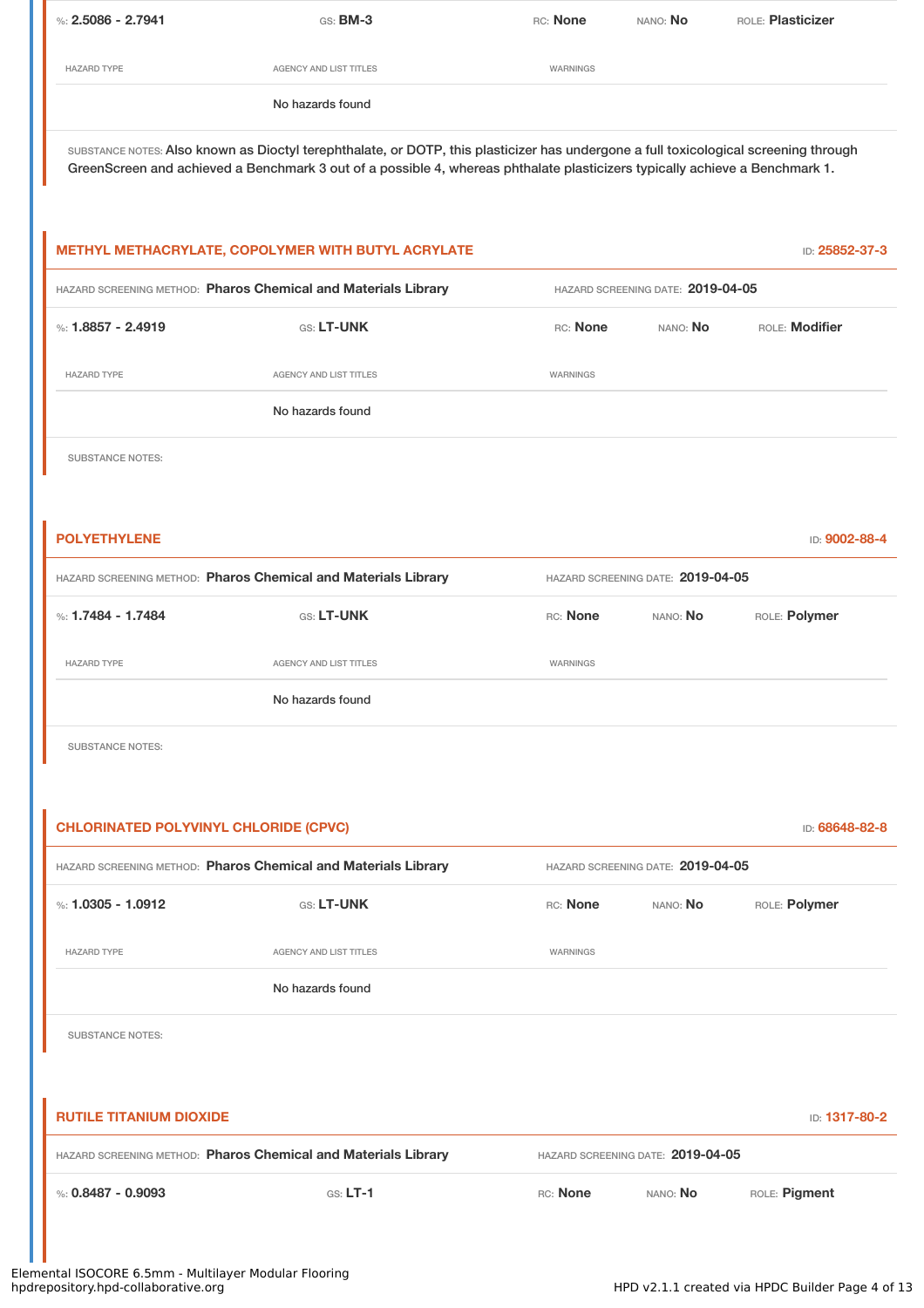| <b>HAZARD TYPE</b> | <b>AGENCY AND LIST TITLES</b>            | WARNINGS                                                                                                |
|--------------------|------------------------------------------|---------------------------------------------------------------------------------------------------------|
| <b>CANCER</b>      | <b>US CDC - Occupational Carcinogens</b> | Occupational Carcinogen                                                                                 |
| <b>CANCER</b>      | CA EPA - Prop 65                         | Carcinogen - specific to chemical form or exposure route                                                |
| <b>CANCER</b>      | <b>IARC</b>                              | Group 2B - Possibly carcinogenic to humans - inhaled from<br>occupational sources                       |
| <b>CANCER</b>      | <b>MAK</b>                               | Carcinogen Group 3A - Evidence of carcinogenic effects<br>but not sufficient to establish MAK/BAT value |
|                    |                                          |                                                                                                         |

SUBSTANCE NOTES: (Rutile) titanium dioxide is an odorless, white powder and considered a carcinogen (in its unbound state). This substance, as used in this product, is bound within the product and is unable to be inhaled or ingested through normal product use. Thus, the hazards usually associated with this substance are not applicable to this product.

| <b>CALCIUM STEARATE</b>   |                                                                |          |                                   | ID: 1592-23-0    |
|---------------------------|----------------------------------------------------------------|----------|-----------------------------------|------------------|
|                           | HAZARD SCREENING METHOD: Pharos Chemical and Materials Library |          | HAZARD SCREENING DATE: 2019-04-05 |                  |
| %: 0.7653 - 1.0827        | GS: LT-UNK                                                     | RC: None | NANO: No                          | ROLE: Stabilizer |
| <b>HAZARD TYPE</b>        | AGENCY AND LIST TITLES                                         | WARNINGS |                                   |                  |
|                           | No hazards found                                               |          |                                   |                  |
| <b>SUBSTANCE NOTES:</b>   |                                                                |          |                                   |                  |
|                           |                                                                |          |                                   |                  |
| <b>ZINC STEARATE</b>      |                                                                |          |                                   | ID: 557-05-1     |
|                           | HAZARD SCREENING METHOD: Pharos Chemical and Materials Library |          | HAZARD SCREENING DATE: 2019-04-05 |                  |
| %: 0.7653 - 1.0827        | GS: LT-P1                                                      | RC: None | NANO: No                          | ROLE: Stabilizer |
| <b>HAZARD TYPE</b>        | <b>AGENCY AND LIST TITLES</b>                                  | WARNINGS |                                   |                  |
|                           | No hazards found                                               |          |                                   |                  |
| <b>SUBSTANCE NOTES:</b>   |                                                                |          |                                   |                  |
|                           |                                                                |          |                                   |                  |
| <b>POLYURETHANE FOAMS</b> |                                                                |          |                                   | ID: 9009-54-5    |
|                           | HAZARD SCREENING METHOD: Pharos Chemical and Materials Library |          | HAZARD SCREENING DATE: 2019-04-05 |                  |
| %: $0.7203 - 0.7773$      | <b>GS: LT-UNK</b>                                              | RC: None | NANO: No                          | ROLE: Polymer    |
| <b>HAZARD TYPE</b>        | <b>AGENCY AND LIST TITLES</b>                                  | WARNINGS |                                   |                  |
|                           | No hazards found                                               |          |                                   |                  |
| <b>SUBSTANCE NOTES:</b>   |                                                                |          |                                   |                  |
|                           |                                                                |          |                                   |                  |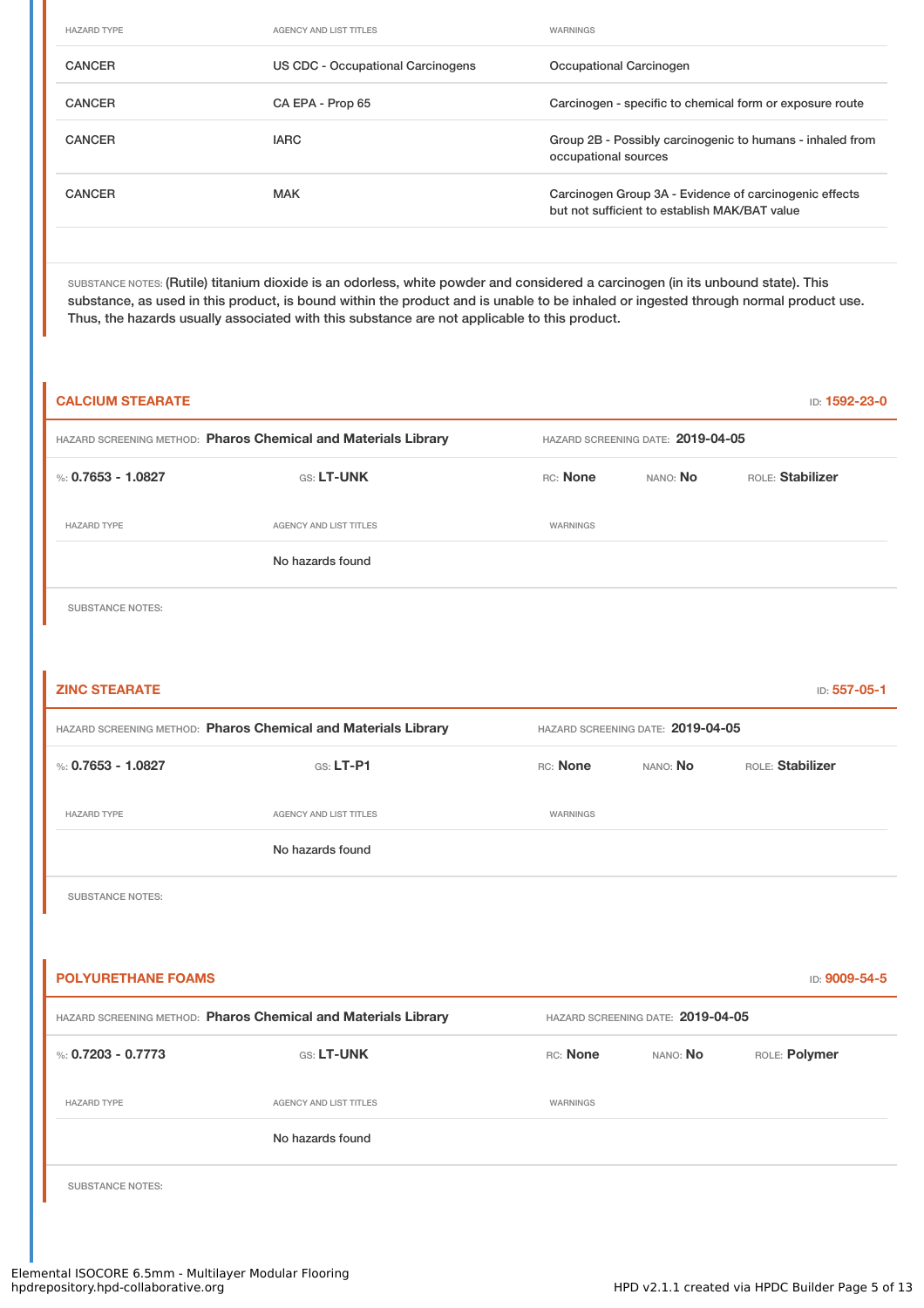| <b>IRON OXIDE</b>                     |                                                                                                                                                                                                                                                                                                                                                                                                                          |                                   |                                   |          | ID: 1332-37-2                                             |
|---------------------------------------|--------------------------------------------------------------------------------------------------------------------------------------------------------------------------------------------------------------------------------------------------------------------------------------------------------------------------------------------------------------------------------------------------------------------------|-----------------------------------|-----------------------------------|----------|-----------------------------------------------------------|
|                                       | HAZARD SCREENING METHOD: Pharos Chemical and Materials Library                                                                                                                                                                                                                                                                                                                                                           | HAZARD SCREENING DATE: 2019-04-05 |                                   |          |                                                           |
| %: $0.5577 - 0.5759$                  | GS: LT-UNK                                                                                                                                                                                                                                                                                                                                                                                                               | RC: None                          |                                   | NANO: No | ROLE: Pigment                                             |
| <b>HAZARD TYPE</b>                    | AGENCY AND LIST TITLES                                                                                                                                                                                                                                                                                                                                                                                                   | WARNINGS                          |                                   |          |                                                           |
|                                       | No hazards found                                                                                                                                                                                                                                                                                                                                                                                                         |                                   |                                   |          |                                                           |
| <b>SUBSTANCE NOTES:</b>               |                                                                                                                                                                                                                                                                                                                                                                                                                          |                                   |                                   |          |                                                           |
| (THERMOPLASTIC RUBBER)                | BENZENE, ETHENYL-, POLYMER WITH 2-METHYL-1,3-BUTADIENE                                                                                                                                                                                                                                                                                                                                                                   |                                   |                                   |          | ID: 25038-32-8                                            |
|                                       | HAZARD SCREENING METHOD: Pharos Chemical and Materials Library                                                                                                                                                                                                                                                                                                                                                           |                                   | HAZARD SCREENING DATE: 2019-04-05 |          |                                                           |
| %: $0.3472 - 0.3472$                  | GS: LT-UNK                                                                                                                                                                                                                                                                                                                                                                                                               | RC: None<br>NANO: No              |                                   |          | ROLE: Adhesive Component                                  |
| <b>HAZARD TYPE</b>                    | <b>AGENCY AND LIST TITLES</b>                                                                                                                                                                                                                                                                                                                                                                                            | WARNINGS                          |                                   |          |                                                           |
|                                       | No hazards found                                                                                                                                                                                                                                                                                                                                                                                                         |                                   |                                   |          |                                                           |
| <b>SUBSTANCE NOTES:</b>               |                                                                                                                                                                                                                                                                                                                                                                                                                          |                                   |                                   |          |                                                           |
|                                       |                                                                                                                                                                                                                                                                                                                                                                                                                          |                                   |                                   |          |                                                           |
| PETROLEUM RESINS (HYDROCARBON RESINS) |                                                                                                                                                                                                                                                                                                                                                                                                                          |                                   |                                   |          | ID: 64742-16-1                                            |
|                                       | HAZARD SCREENING METHOD: Pharos Chemical and Materials Library                                                                                                                                                                                                                                                                                                                                                           | HAZARD SCREENING DATE: 2019-04-05 |                                   |          |                                                           |
| %: $0.1336 - 0.1336$                  | $GS: LT-1$                                                                                                                                                                                                                                                                                                                                                                                                               | RC: None                          | NANO: No                          |          | ROLE: Adhesive Component                                  |
| <b>HAZARD TYPE</b>                    | AGENCY AND LIST TITLES                                                                                                                                                                                                                                                                                                                                                                                                   | WARNINGS                          |                                   |          |                                                           |
| <b>CANCER</b>                         | CA EPA - Prop 65                                                                                                                                                                                                                                                                                                                                                                                                         |                                   | Carcinogen                        |          |                                                           |
| <b>CANCER</b>                         | US CDC - Occupational Carcinogens                                                                                                                                                                                                                                                                                                                                                                                        |                                   | Occupational Carcinogen           |          |                                                           |
| <b>CANCER</b>                         | <b>IARC</b>                                                                                                                                                                                                                                                                                                                                                                                                              |                                   | occupational sources              |          | Group 2B - Possibly carcinogenic to humans - inhaled from |
| this product.                         | SUBSTANCE NOTES: Also known as hydrocarbon resins, petroleum resins are considered carcinogenic when ingested in their natural state,<br>or when they are boiled and their fumes are inhaled. This substance, as used in this product, is bound within the product and is unable<br>to be inhaled or ingested through normal product use. Thus, the hazards usually associated with this substance are not applicable to |                                   |                                   |          |                                                           |

| <b>SODIUM BICARBONATE</b>                                      |                                   |          |                 | ID: 144-55-8        |
|----------------------------------------------------------------|-----------------------------------|----------|-----------------|---------------------|
| HAZARD SCREENING METHOD: Pharos Chemical and Materials Library | HAZARD SCREENING DATE: 2019-04-05 |          |                 |                     |
| %: 0.0667 - 0.1091                                             | $GS: LT-PI$                       | RC: None | nano: <b>No</b> | ROLE: Foaming Agent |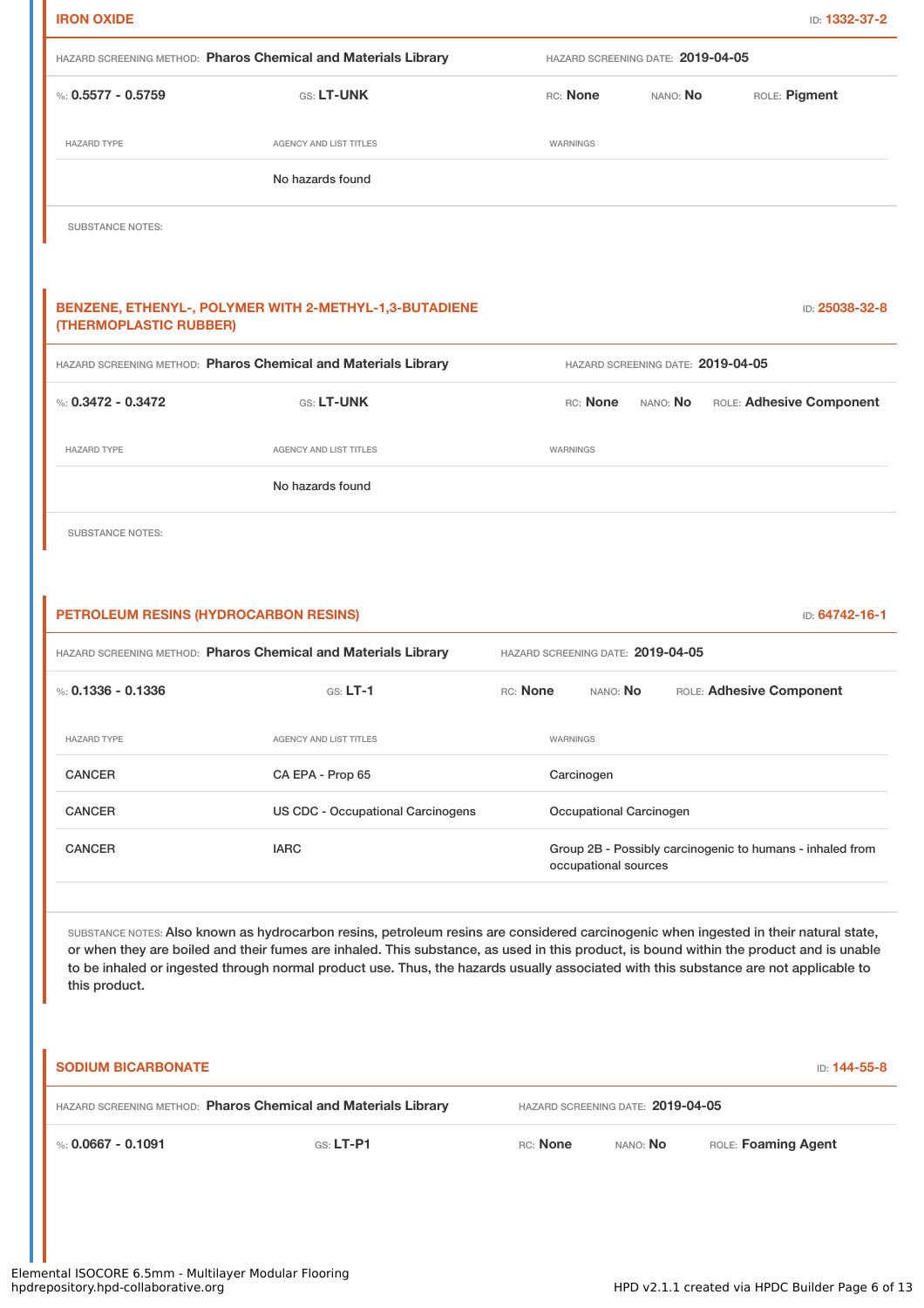### ENDOCRINE TEDX - Potential Endocrine Disruptors Potential Endocrine Disruptor

SUBSTANCE NOTES: Sodium bicarbonate is an odorless, white, crystalline powder and is considered a potential endocrine disruptor (in its unbound state). This substance, as used in this product, is bound within the product and is unable to be inhaled or ingested through normal product use. Thus, the potential hazards usually associated with this substance are not applicable to this product.

### **CARBON BLACK** ID: **1333-86-4**

| <b>HAZARD SCREENING METHOD: Pharos Chemical and Materials Library</b> |                                   |                      | HAZARD SCREENING DATE: 2019-04-05     |                                                           |
|-----------------------------------------------------------------------|-----------------------------------|----------------------|---------------------------------------|-----------------------------------------------------------|
| %: 0.0563 - 0.0563                                                    | $GS: LT-1$                        | RC: None             | NANO: <b>No</b>                       | ROLE: Pigment                                             |
| <b>HAZARD TYPE</b>                                                    | <b>AGENCY AND LIST TITLES</b>     | <b>WARNINGS</b>      |                                       |                                                           |
| <b>CANCER</b>                                                         | US CDC - Occupational Carcinogens |                      | Occupational Carcinogen               |                                                           |
| <b>CANCER</b>                                                         | CA EPA - Prop 65                  |                      |                                       | Carcinogen - specific to chemical form or exposure route  |
| <b>CANCER</b>                                                         | <b>IARC</b>                       | occupational sources |                                       | Group 2B - Possibly carcinogenic to humans - inhaled from |
| <b>CANCER</b>                                                         | <b>MAK</b>                        |                      | but not sufficient for classification | Carcinogen Group 3B - Evidence of carcinogenic effects    |
|                                                                       |                                   |                      |                                       |                                                           |

SUBSTANCE NOTES: Carbon black (as airborne, unbound particles) is considered a carcinogen. This substance, as used in this product, is bound within the product and is unable to be inhaled or ingested through normal product use. Thus, the hazards usually associated with this substance are not applicable to this product.

# **1,6-HEXANEDIOL DIACRYLATE** ID: **13048-33-4** HAZARD SCREENING METHOD: **Pharos Chemical and Materials Library** HAZARD SCREENING DATE: **2019-04-05** %: **0.0380 - 0.0475** GS: LT-P1 RC: None NANO: No ROLE: UV Acrylic Layer HAZARD TYPE **AGENCY AND LIST TITLES AGENCY AND LIST TITLES** SKIN IRRITATION **EU - GHS (H-Statements)** H315 - Causes skin irritation SKIN SENSITIZE **EU - GHS (H-Statements)** H317 - May cause an allergic skin reaction EYE IRRITATION EU - GHS (H-Statements) H319 - Causes serious eye irritation MULTIPLE German FEA - Substances Hazardous to Waters Class 2 - Hazard to Waters SKIN SENSITIZE **SENSITIZE** MAK MAK Sensitizing Substance Sh - Danger of skin sensitization

SUBSTANCE NOTES: 1,6-hexanediol diacrylate (as a liquid) is considered a skin and eye irritant. This substance, as used in this product, is bound within the product and does not come into contact with the skin or eyes through normal product use. Thus, the hazards usually associated with this substance are not applicable to this product.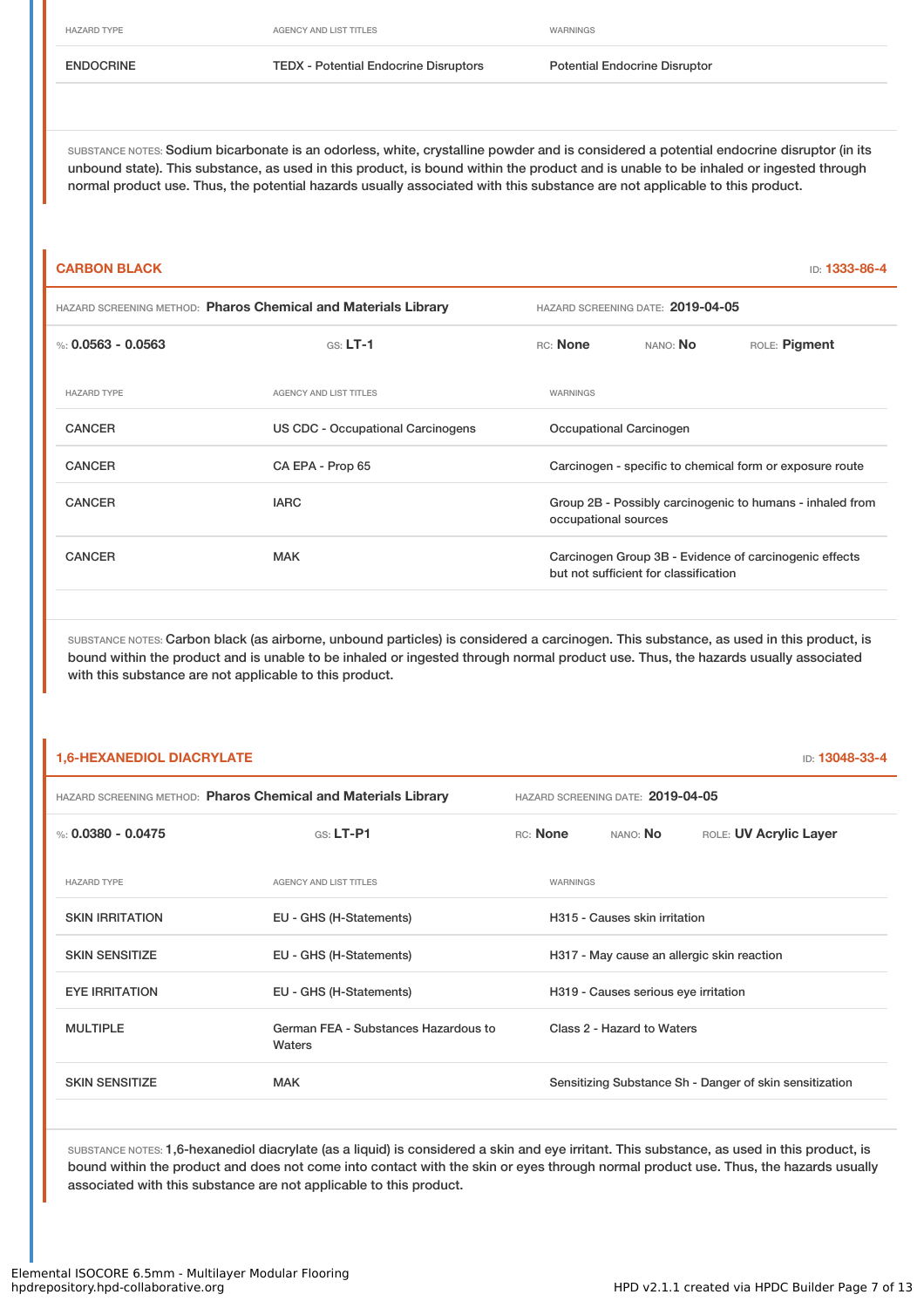| <b>1-BUTENE, HOMOPOLYMER (POLYBUTENE)</b> |                                                                |                                   |                                   | ID: 9003-28-5                                                                                     |
|-------------------------------------------|----------------------------------------------------------------|-----------------------------------|-----------------------------------|---------------------------------------------------------------------------------------------------|
|                                           | HAZARD SCREENING METHOD: Pharos Chemical and Materials Library | HAZARD SCREENING DATE: 2019-04-05 |                                   |                                                                                                   |
| %: $0.0265 - 0.0265$                      | GS: LT-UNK                                                     | RC: None                          | NANO: No                          | ROLE: Adhesive Component                                                                          |
| <b>HAZARD TYPE</b>                        | <b>AGENCY AND LIST TITLES</b>                                  | WARNINGS                          |                                   |                                                                                                   |
|                                           | No hazards found                                               |                                   |                                   |                                                                                                   |
| <b>SUBSTANCE NOTES:</b>                   |                                                                |                                   |                                   |                                                                                                   |
|                                           |                                                                |                                   |                                   |                                                                                                   |
| (MINERAL OIL)                             | <b>HYDROTREATED HEAVY PARAFFINIC PETROLEUM DISTILLATES</b>     |                                   |                                   | ID: 64742-54-7                                                                                    |
|                                           | HAZARD SCREENING METHOD: Pharos Chemical and Materials Library |                                   | HAZARD SCREENING DATE: 2019-04-05 |                                                                                                   |
| %: $0.0223 - 0.0223$                      | $GS: LT-1$                                                     | RC: None                          | NANO: No                          | ROLE: Adhesive Component                                                                          |
| <b>HAZARD TYPE</b>                        | <b>AGENCY AND LIST TITLES</b>                                  | WARNINGS                          |                                   |                                                                                                   |
| <b>CANCER</b>                             | EU - GHS (H-Statements)                                        |                                   | H350 - May cause cancer           |                                                                                                   |
| <b>CANCER</b>                             | <b>EU - REACH Annex XVII CMRs</b>                              |                                   |                                   | Carcinogen Category 2 - Substances which should be<br>regarded as if they are Carcinogenic to man |
| <b>MULTIPLE</b>                           | ChemSec - SIN List                                             |                                   |                                   | CMR - Carcinogen, Mutagen &/or Reproductive Toxicant                                              |
| <b>CANCER</b>                             | <b>EU - Annex VI CMRs</b>                                      |                                   | animal evidence                   | Carcinogen Category 1B - Presumed Carcinogen based on                                             |
| <b>CANCER</b>                             | Australia - GHS                                                |                                   | H350 - May cause cancer           |                                                                                                   |

SUBSTANCE NOTES: Hydrotreated heavy paraffinic petroleum distillates (mineral oil) are considered carcinogenic when ingested in their natural state, or when boiled and their fumes are inhaled. This substance, as used in this product, is bound within the product and is unable to be inhaled or ingested through normal product use. Thus, the hazards usually associated with this substance are not applicable to this product.

| TRIMETHYLOLPROPANE TRIACRYLATE (TMPTA)<br>ID: 15625-89-5 |                                                                |                                            |                                      |                                                         |
|----------------------------------------------------------|----------------------------------------------------------------|--------------------------------------------|--------------------------------------|---------------------------------------------------------|
|                                                          | HAZARD SCREENING METHOD: Pharos Chemical and Materials Library |                                            | HAZARD SCREENING DATE: 2019-04-05    |                                                         |
| %: $0.0190 - 0.0475$                                     | $GS: LT-P1$                                                    | RC: None                                   | NANO: <b>No</b>                      | ROLE: UV Acrylic Layer                                  |
| <b>HAZARD TYPE</b>                                       | <b>AGENCY AND LIST TITLES</b>                                  | WARNINGS                                   |                                      |                                                         |
| <b>RESPIRATORY</b>                                       | AOEC - Asthmagens                                              |                                            | Asthmagen (Rs) - sensitizer-induced  |                                                         |
| <b>CANCER</b>                                            | <b>IARC</b>                                                    | Group 2B - Possibly carcinogenic to humans |                                      |                                                         |
| <b>SKIN IRRITATION</b>                                   | EU - GHS (H-Statements)                                        |                                            | H315 - Causes skin irritation        |                                                         |
| <b>SKIN SENSITIZE</b>                                    | EU - GHS (H-Statements)                                        |                                            |                                      | H317 - May cause an allergic skin reaction              |
| <b>EYE IRRITATION</b>                                    | EU - GHS (H-Statements)                                        |                                            | H319 - Causes serious eye irritation |                                                         |
| <b>SKIN SENSITIZE</b>                                    | <b>MAK</b>                                                     |                                            |                                      | Sensitizing Substance Sh - Danger of skin sensitization |
|                                                          |                                                                |                                            |                                      |                                                         |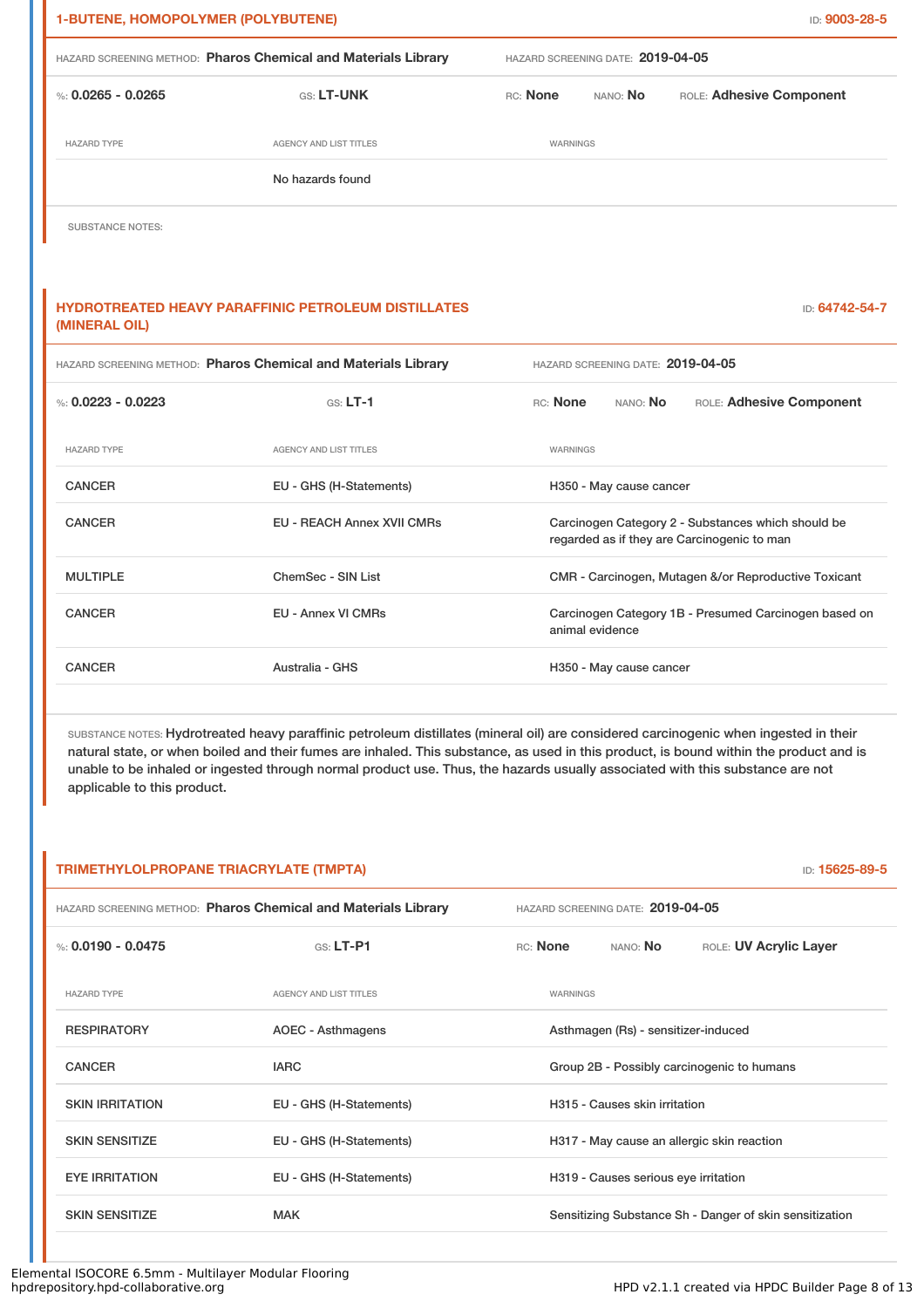SUBSTANCE NOTES: Trimethylolpropane triacrylate (TMPTA) is considered a skin and eye irritant and a possible carcinogen (in its liquid state). This substance, as used in this product, is bound within the product and does not come into contact with the skin or eyes, nor can it be inhaled or ingested, through normal product use. Thus, the hazards usually associated with this substance are not applicable to this product.

| <b>LANTHANUM(3+) STEARATE</b>                                                 |                                                                                                                                                                                                                                                                                                                                                                                                                    |                                        |                 | ID: 14741-67-4                    |  |
|-------------------------------------------------------------------------------|--------------------------------------------------------------------------------------------------------------------------------------------------------------------------------------------------------------------------------------------------------------------------------------------------------------------------------------------------------------------------------------------------------------------|----------------------------------------|-----------------|-----------------------------------|--|
| HAZARD SCREENING METHOD: Pharos Chemical and Materials Library                |                                                                                                                                                                                                                                                                                                                                                                                                                    | HAZARD SCREENING DATE: 2019-04-05      |                 |                                   |  |
| %: $0.0132 - 0.0132$                                                          | GS: NoGS                                                                                                                                                                                                                                                                                                                                                                                                           | RC: None                               | NANO: No        | ROLE: Stabilizer                  |  |
| <b>HAZARD TYPE</b>                                                            | <b>AGENCY AND LIST TITLES</b>                                                                                                                                                                                                                                                                                                                                                                                      | <b>WARNINGS</b>                        |                 |                                   |  |
|                                                                               | No hazards found                                                                                                                                                                                                                                                                                                                                                                                                   |                                        |                 |                                   |  |
| <b>SUBSTANCE NOTES:</b>                                                       |                                                                                                                                                                                                                                                                                                                                                                                                                    |                                        |                 |                                   |  |
|                                                                               | <b>FUMED SILICA, CRYSTALLINE-FREE (SILICON DIOXIDE POWDER)</b>                                                                                                                                                                                                                                                                                                                                                     |                                        |                 | ID: 112945-52-5                   |  |
| HAZARD SCREENING METHOD: Pharos Chemical and Materials Library                |                                                                                                                                                                                                                                                                                                                                                                                                                    | HAZARD SCREENING DATE: 2019-04-05      |                 |                                   |  |
| %: $0.0095 - 0.0285$                                                          | GS: LT-P1                                                                                                                                                                                                                                                                                                                                                                                                          | RC: None                               | NANO: No        | ROLE: UV Acrylic Layer            |  |
| <b>HAZARD TYPE</b>                                                            | <b>AGENCY AND LIST TITLES</b>                                                                                                                                                                                                                                                                                                                                                                                      | WARNINGS                               |                 |                                   |  |
| <b>CANCER</b>                                                                 | Japan - GHS                                                                                                                                                                                                                                                                                                                                                                                                        | Carcinogenicity - Category 1A          |                 |                                   |  |
| <b>CANCER</b>                                                                 | Australia - GHS                                                                                                                                                                                                                                                                                                                                                                                                    | H350i - May cause cancer by inhalation |                 |                                   |  |
| applicable to this product.<br>DISILOXANE, 1,3-DIETHENYL-1,1,3,3-TETRAMETHYL- | SUBSTANCE NOTES: Fumed silica, crystalline-free (also known as silicon dioxide powder) is a transparent to gray, odorless, tasteless<br>powder and is considered a carcinogen (in its unbound state). This substance, as used in this product, is bound within the product and<br>is unable to be inhaled or ingested through normal product use. Thus, the hazards usually associated with this substance are not |                                        |                 | ID: 2627-95-4                     |  |
| (DIVINYLTETRAMETHYLDISILOXANE)                                                |                                                                                                                                                                                                                                                                                                                                                                                                                    |                                        |                 |                                   |  |
| HAZARD SCREENING METHOD: Pharos Chemical and Materials Library                |                                                                                                                                                                                                                                                                                                                                                                                                                    |                                        |                 | HAZARD SCREENING DATE: 2019-04-05 |  |
| %: $0.0095 - 0.0190$                                                          | GS: LT-UNK                                                                                                                                                                                                                                                                                                                                                                                                         | RC: None                               | NANO: No        | ROLE: UV Acrylic Layer            |  |
| <b>HAZARD TYPE</b>                                                            | <b>AGENCY AND LIST TITLES</b>                                                                                                                                                                                                                                                                                                                                                                                      | WARNINGS                               |                 |                                   |  |
|                                                                               | No hazards found                                                                                                                                                                                                                                                                                                                                                                                                   |                                        |                 |                                   |  |
| <b>SUBSTANCE NOTES:</b>                                                       |                                                                                                                                                                                                                                                                                                                                                                                                                    |                                        |                 |                                   |  |
| <b>DIAMOND (DIAMOND POWDER)</b>                                               |                                                                                                                                                                                                                                                                                                                                                                                                                    |                                        |                 | ID: 7782-40-3                     |  |
| HAZARD SCREENING METHOD: Pharos Chemical and Materials Library                |                                                                                                                                                                                                                                                                                                                                                                                                                    | HAZARD SCREENING DATE: 2019-04-05      |                 |                                   |  |
| %: $0.0095 - 0.0095$                                                          | GS: LT-UNK                                                                                                                                                                                                                                                                                                                                                                                                         | RC: None                               | NANO: <b>No</b> | ROLE: UV Acrylic Layer            |  |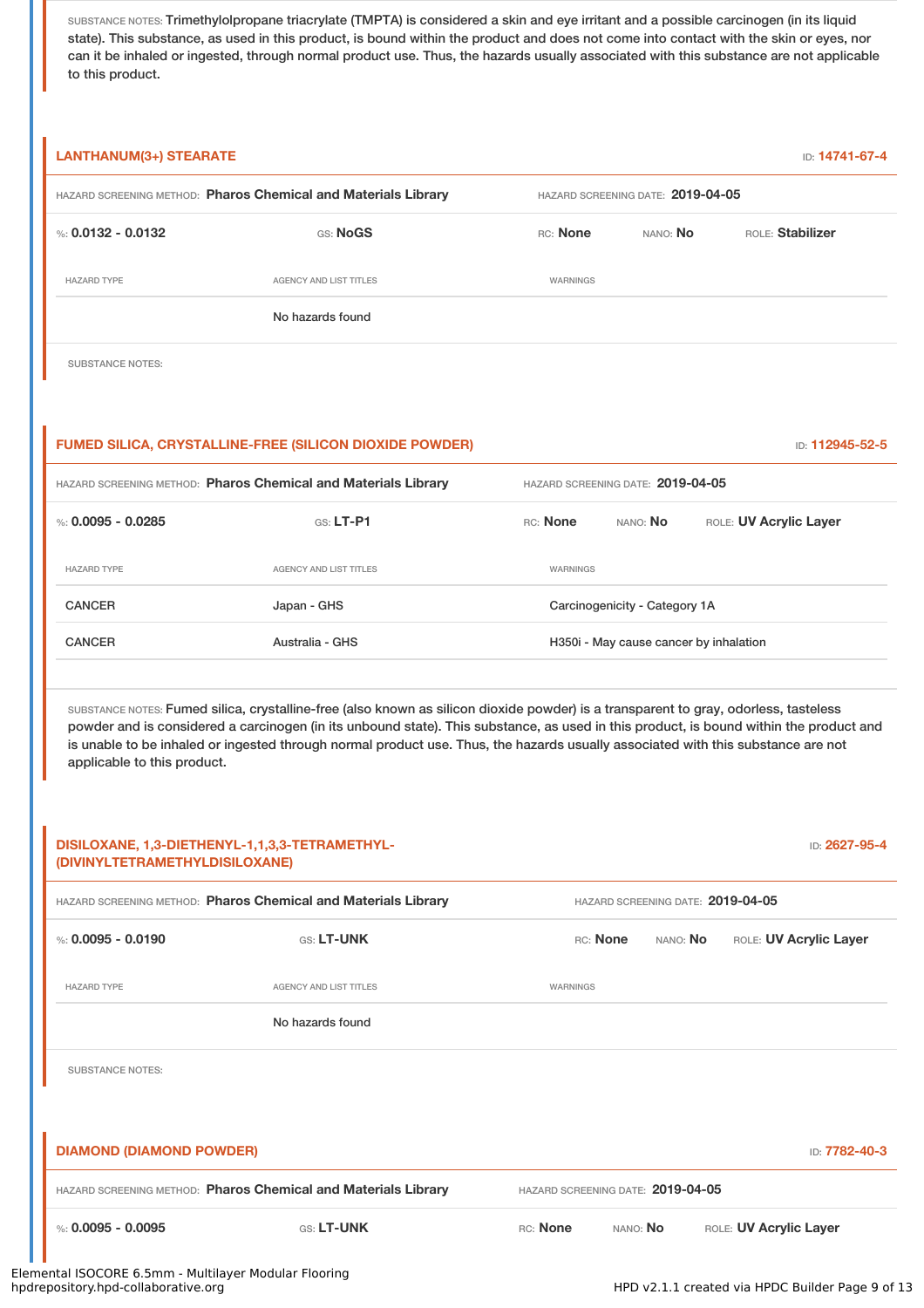HAZARD TYPE **AGENCY AND LIST TITLES** WARNINGS

No hazards found

SUBSTANCE NOTES:

# **RED 221 (C.I.PIGMENT RED 221)** ID: **61815-09-6** HAZARD SCREENING METHOD: **Pharos Chemical and Materials Library** HAZARD SCREENING DATE: **2019-04-05** %: **0.0079 - 0.0079** GS: **LT-UNK** RC: **None** NANO: **No** ROLE: **Ink** HAZARD TYPE **AGENCY AND LIST TITLES** WARNINGS No hazards found

SUBSTANCE NOTES:

| <b>VINYL CHLORIDE-VINYL ACETATE COPOLYMERS</b>                 |                               |          |                                   |          |  |
|----------------------------------------------------------------|-------------------------------|----------|-----------------------------------|----------|--|
| HAZARD SCREENING METHOD: Pharos Chemical and Materials Library |                               |          | HAZARD SCREENING DATE: 2019-04-05 |          |  |
| %: $0.0079 - 0.0079$                                           | <b>GS: LT-UNK</b>             | RC: None | NANO: No                          | ROE: Ink |  |
| <b>HAZARD TYPE</b>                                             | <b>AGENCY AND LIST TITLES</b> | WARNINGS |                                   |          |  |
|                                                                | No hazards found              |          |                                   |          |  |

SUBSTANCE NOTES:

| <b>HYDROXYCYCLOHEXYL PHENYL KETONE</b><br><b>ID: 947-19-3</b>  |                        |          |                                   |                        |  |  |
|----------------------------------------------------------------|------------------------|----------|-----------------------------------|------------------------|--|--|
| HAZARD SCREENING METHOD: Pharos Chemical and Materials Library |                        |          | HAZARD SCREENING DATE: 2019-04-05 |                        |  |  |
| %: $0.0057 - 0.0114$                                           | <b>GS: LT-UNK</b>      | RC: None | NANO: <b>No</b>                   | ROLE: UV Acrylic Layer |  |  |
| <b>HAZARD TYPE</b>                                             | AGENCY AND LIST TITLES | WARNINGS |                                   |                        |  |  |
|                                                                | No hazards found       |          |                                   |                        |  |  |
|                                                                |                        |          |                                   |                        |  |  |

SUBSTANCE NOTES: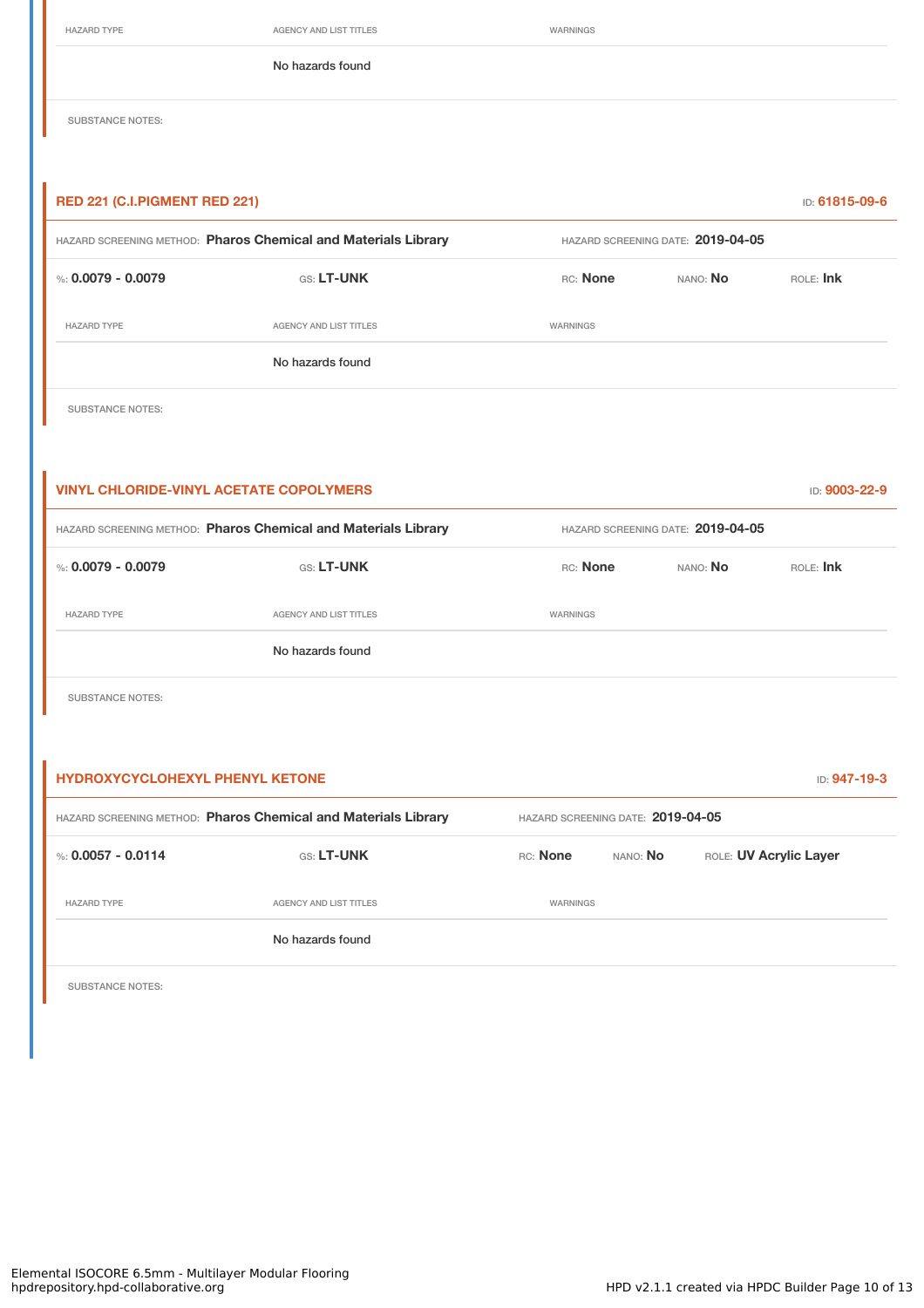This section lists applicable certification and standards compliance information for VOC emissions and VOC content. Other types of *health or environmental performance testing or certifications completed for the product may be provided.*

| <b>VOC EMISSIONS</b><br><b>RFCI FloorScore</b>                                                                                                                           |                                         |                                          |                                                           |
|--------------------------------------------------------------------------------------------------------------------------------------------------------------------------|-----------------------------------------|------------------------------------------|-----------------------------------------------------------|
| CERTIFYING PARTY: Third Party<br>APPLICABLE FACILITIES: AII<br>CERTIFICATE URL:<br>https://www.scscertified.com/products/cert_pdfs/AspectaNA_2018_SCSFS-<br>03808_s2.pdf | <b>ISSUE DATE:</b><br>$2018 - 12$<br>01 | <b>EXPIRY DATE:</b><br>$2019 - 11$<br>30 | CERTIFIER OR LAB:<br><b>SCS Global</b><br><b>Services</b> |

CERTIFICATION AND COMPLIANCE NOTES:

# **Section 4: Accessories**

This section lists related products or materials that the manufacturer requires or recommends for installation (such as adhesives or fasteners), maintenance, cleaning, or operations. For information relating to the contents of these related products, refer to their *applicable Health Product Declarations, if available.*

No accessories are required for this product.

# **Section 5: General Notes**

Elemental by Aspecta ISOCORE 6.5mm is a floating multilayer modular flooring and thus no adhesives are required/recommended for its installation. For more information, please refer to the professional installation manual.